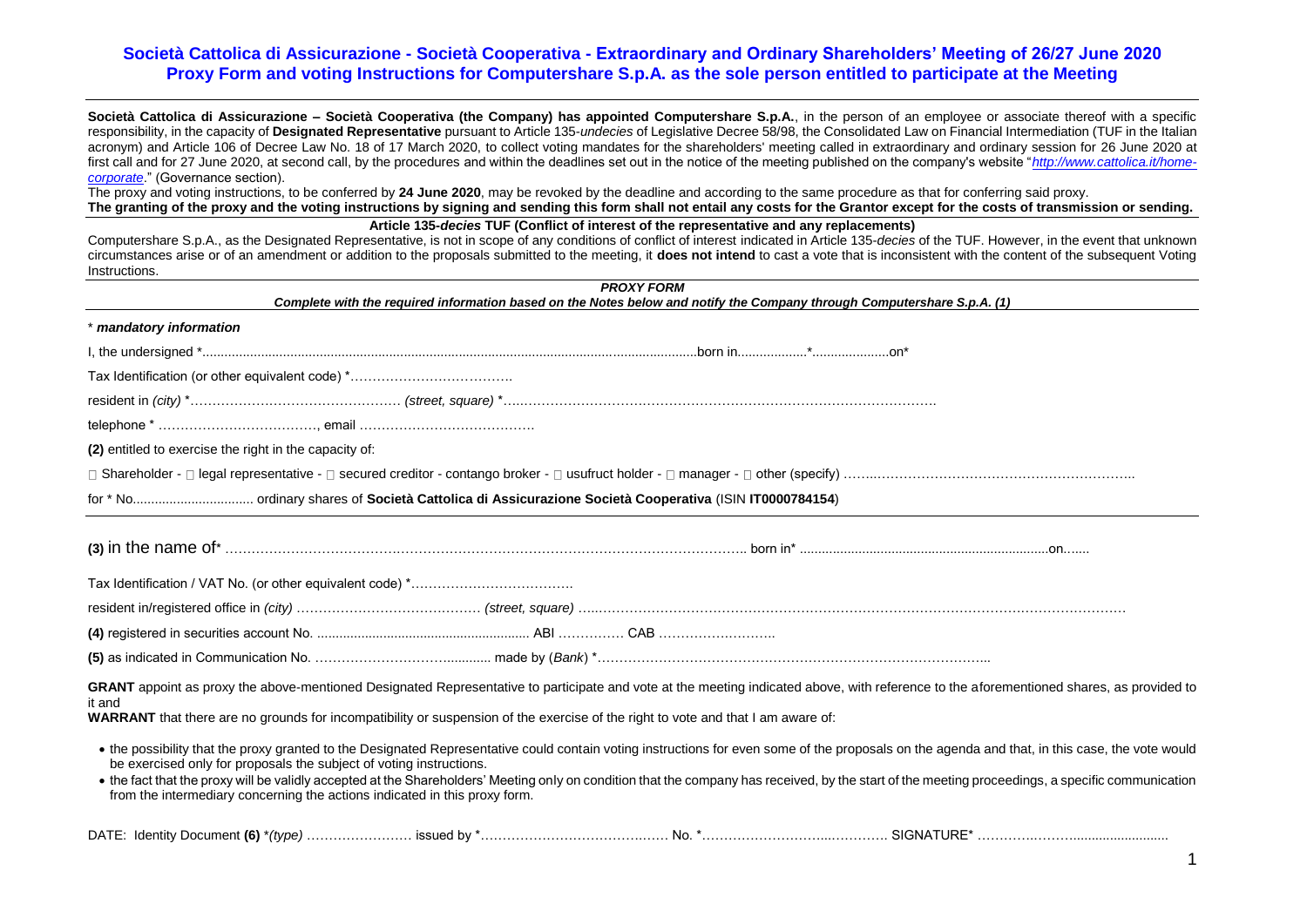## *VOTING INSTRUCTIONS*

*(Part intended only for the Designated Representative to be forwarded to Computershare S.p.A. – Tick the boxes by following the instructions in the Notes)*

The undersigned *(7) \_\_\_\_\_\_\_\_\_\_\_\_\_\_\_\_\_\_\_\_\_\_\_\_\_\_\_\_\_\_\_\_\_\_\_\_\_\_\_\_\_\_\_\_\_\_\_\_\_\_\_\_\_\_*

**GRANTS a proxy** to the Designated Representative to vote in accordance with the following instructions *(8)* at the above-mentioned Shareholders' Meeting:

|  |                                    | <b>VOTING</b><br><b>INSTRUCTIONS</b> |
|--|------------------------------------|--------------------------------------|
|  | <b>RESOLUTIONS PUT TO THE VOTE</b> | $(F)$ For                            |
|  |                                    | Against                              |
|  |                                    | DAbstained                           |

## *EXTRAORDINARY PART*

| 1. Articles of Association: amendments to Articles 23, 29, 30, 32, 33, 37, 38, 39, 40, 41, 42, 46 and 59. Related and consequent resolutions. |      |            |  |                                      | <b>VOTING</b><br><b>INSTRUCTIONS</b> |
|-----------------------------------------------------------------------------------------------------------------------------------------------|------|------------|--|--------------------------------------|--------------------------------------|
| <b>Section A</b> – vote by resolution proposed by the management body $(9)$                                                                   |      |            |  |                                      |                                      |
| Section A2 – vote for proposal published pursuant to Article 126-bis of the TUF (10)                                                          |      |            |  |                                      |                                      |
| Sections B and C                                                                                                                              | Conf | <b>Rev</b> |  | <b>VOTING</b><br><b>INSTRUCTIONS</b> |                                      |
| $B$ – voting for unknown circumstances (11)                                                                                                   | Conf | <b>Rev</b> |  |                                      |                                      |
| $C$ – vote for amendment/addition presented at the meeting by the chairman of the meeting $(12)$                                              | Conf | <b>Rev</b> |  |                                      |                                      |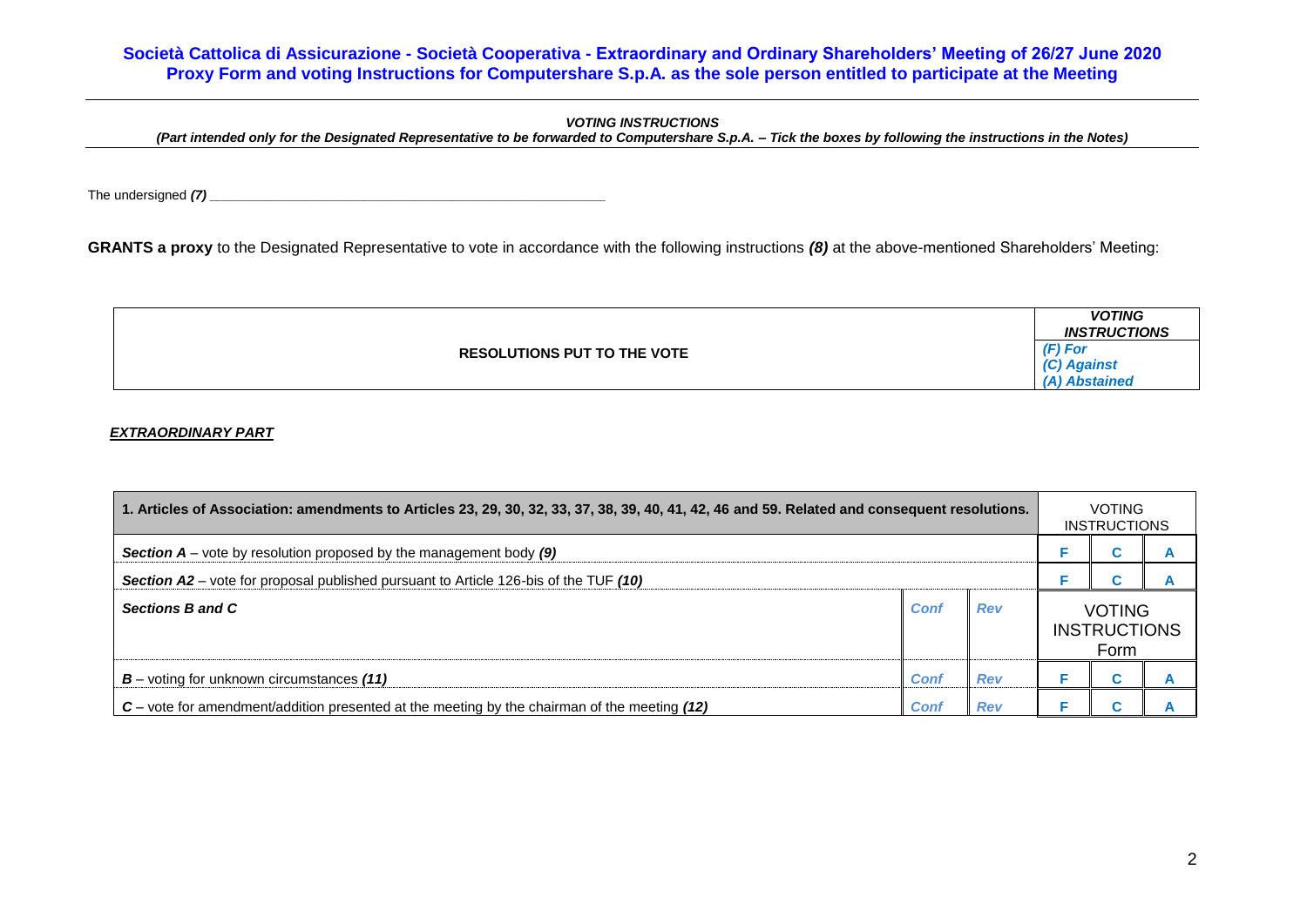| 2. The proposal to grant the Board of Directors the power, pursuant to Article 2443 of the Italian Civil Code, to increase the share capital<br>on one or more occasions by 26 June 2025, for a maximum total amount of €500 million, including any share premium, by issuing ordinary<br>shares without nominal value and having the same characteristics as those in circulation, including with limitation of the option right and<br>reserved to financing parties and/or institutional investors, pursuant to and in compliance with the legal conditions with all more extensive<br>rights to establish, for each tranche, subject to the aforementioned limits, the methods, terms and conditions of the transaction, including<br>the issue price and any share premium, to be determined for the first tranche, based on the value of the shareholders' equity, also taking<br>into account the average price at which shares are listed in the period from 1 May 2019 to 30 April 2020, and, for the second tranche, based<br>on the value of the shareholders' equity and also the share price trend during the last six months and the dividend entitlement. The<br>following amendment of Article 6 of the Articles of Association: Related and consequent resolutions. |      |            |  |                                      |  |  |
|--------------------------------------------------------------------------------------------------------------------------------------------------------------------------------------------------------------------------------------------------------------------------------------------------------------------------------------------------------------------------------------------------------------------------------------------------------------------------------------------------------------------------------------------------------------------------------------------------------------------------------------------------------------------------------------------------------------------------------------------------------------------------------------------------------------------------------------------------------------------------------------------------------------------------------------------------------------------------------------------------------------------------------------------------------------------------------------------------------------------------------------------------------------------------------------------------------------------------------------------------------------------------------------|------|------------|--|--------------------------------------|--|--|
| <b>Section A</b> – vote by resolution proposed by the management body $(9)$                                                                                                                                                                                                                                                                                                                                                                                                                                                                                                                                                                                                                                                                                                                                                                                                                                                                                                                                                                                                                                                                                                                                                                                                          |      |            |  |                                      |  |  |
| Section A2 – vote for proposal published pursuant to Article 126-bis of the TUF (10)                                                                                                                                                                                                                                                                                                                                                                                                                                                                                                                                                                                                                                                                                                                                                                                                                                                                                                                                                                                                                                                                                                                                                                                                 |      |            |  |                                      |  |  |
| Sections B and C                                                                                                                                                                                                                                                                                                                                                                                                                                                                                                                                                                                                                                                                                                                                                                                                                                                                                                                                                                                                                                                                                                                                                                                                                                                                     | Conf | <b>Rev</b> |  | <b>VOTING</b><br><b>INSTRUCTIONS</b> |  |  |
| $B$ – voting for unknown circumstances (11)                                                                                                                                                                                                                                                                                                                                                                                                                                                                                                                                                                                                                                                                                                                                                                                                                                                                                                                                                                                                                                                                                                                                                                                                                                          | Conf | <b>Rev</b> |  | C                                    |  |  |
| $C$ – vote for amendment/addition presented at the meeting by the chairman of the meeting $(12)$                                                                                                                                                                                                                                                                                                                                                                                                                                                                                                                                                                                                                                                                                                                                                                                                                                                                                                                                                                                                                                                                                                                                                                                     | Conf | <b>Rev</b> |  |                                      |  |  |

## *ORDINARY PART*

| 1. Approval of the financial statements for the 2019 financial year and the accompanying report, with consequent and related resolutions. |      |            |                     |               | <b>VOTING</b><br><b>INSTRUCTIONS</b> |
|-------------------------------------------------------------------------------------------------------------------------------------------|------|------------|---------------------|---------------|--------------------------------------|
| <b>Section A</b> – vote by resolution proposed by the management body $(9)$                                                               |      |            |                     |               |                                      |
| <b>Section A2</b> – vote for proposal published pursuant to Article 126-bis of the TUF (10)                                               |      |            |                     |               |                                      |
| Sections B and C                                                                                                                          | Conf | <b>Rev</b> | <b>INSTRUCTIONS</b> | <b>VOTING</b> |                                      |
| $B$ – voting for unknown circumstances (11)                                                                                               | Cont |            |                     |               |                                      |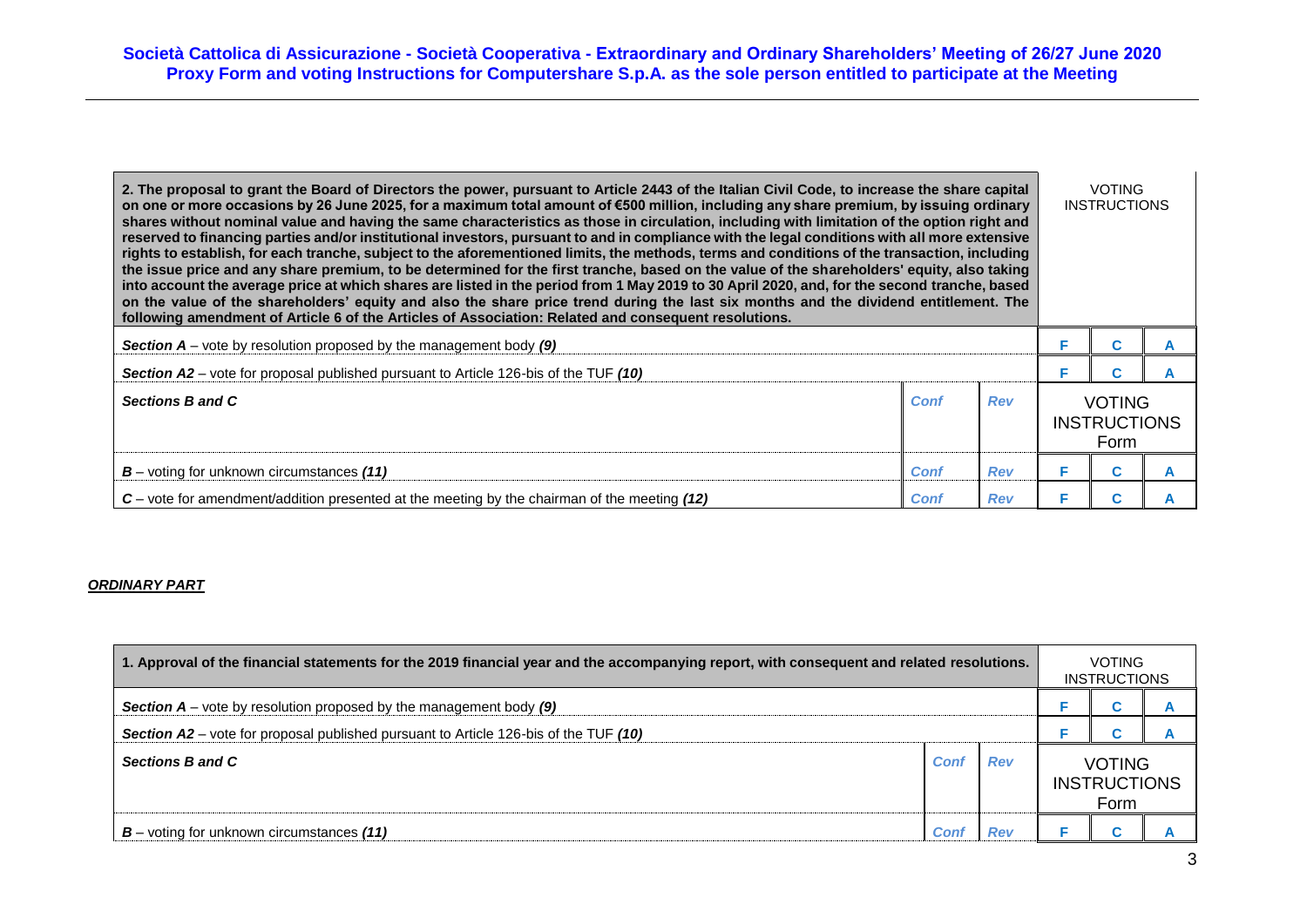|  | (12)<br>. chairman<br>' the<br>: meetina<br>$\cdot$ meeting by<br>vote .<br>of the<br>or amendment/addition<br>، presented ا<br>at :<br>the<br>. TOF<br>. | <b>CON</b> | 201 |  |  |  |
|--|-----------------------------------------------------------------------------------------------------------------------------------------------------------|------------|-----|--|--|--|
|--|-----------------------------------------------------------------------------------------------------------------------------------------------------------|------------|-----|--|--|--|

| 2. Award of the mandate for statutory audit of the financial statements for the years 2021-2029 and determination of the fee for the mandate.<br>Related and consequent resolutions. |      |            |                     | <b>VOTING</b><br><b>INSTRUCTIONS</b> |  |  |
|--------------------------------------------------------------------------------------------------------------------------------------------------------------------------------------|------|------------|---------------------|--------------------------------------|--|--|
| <b>Section A</b> – vote by resolution proposed by the management body $(9)$                                                                                                          |      |            |                     |                                      |  |  |
| Section A2 – vote for proposal published pursuant to Article 126-bis of the TUF (10)                                                                                                 |      |            |                     |                                      |  |  |
| Sections B and C                                                                                                                                                                     | Cont | Rev        | <b>INSTRUCTIONS</b> | <b>VOTING</b>                        |  |  |
| $B$ – voting for unknown circumstances (11)                                                                                                                                          | Conf | <b>Rev</b> |                     |                                      |  |  |
| $C$ – vote for amendment/addition presented at the meeting by the chairman of the meeting (12)                                                                                       | Conf | <b>Rev</b> |                     |                                      |  |  |

| 3. Decisions on remuneration policies and Report on Remuneration pursuant to Article 123-ter of the Consolidated Law on Finance and<br><b>IVASS Regulation No. 38/2018.</b> |      |            |                                              | <b>VOTING</b><br><b>INSTRUCTIONS</b> |  |
|-----------------------------------------------------------------------------------------------------------------------------------------------------------------------------|------|------------|----------------------------------------------|--------------------------------------|--|
| <b>Section A</b> – vote by resolution proposed by the management body (9)                                                                                                   |      |            |                                              |                                      |  |
| Section A2 – vote for proposal published pursuant to Article 126-bis of the TUF (10)                                                                                        |      |            |                                              |                                      |  |
| Sections B and C                                                                                                                                                            | Conf | <b>Rev</b> | <b>VOTING</b><br><b>INSTRUCTIONS</b><br>Form |                                      |  |
| $B$ – voting for unknown circumstances (11)                                                                                                                                 | Conf | <b>Rev</b> |                                              |                                      |  |
| $C$ – vote for amendment/addition presented at the meeting by the chairman of the meeting (12)                                                                              | Conf | <b>Rev</b> |                                              |                                      |  |

| 4. Authorisation to purchase and dispose of treasury shares pursuant to law. Related and consequent resolutions. |  |  |  |
|------------------------------------------------------------------------------------------------------------------|--|--|--|
| <b>Section A</b> – vote by resolution proposed by the management body $(9)$                                      |  |  |  |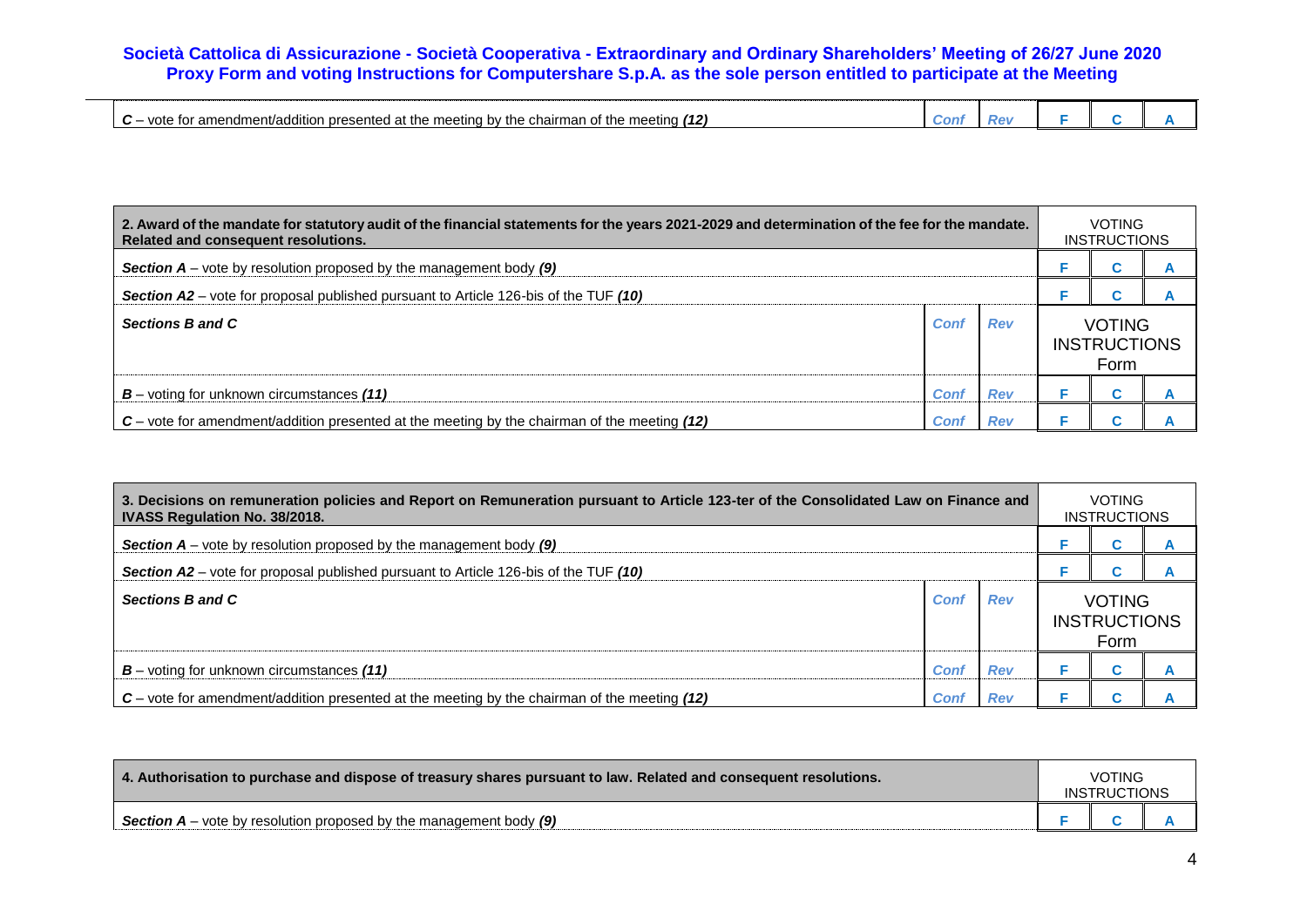| <b>Section A2</b> – vote for proposal published pursuant to Article 126-bis of the TUF (10)      |      |            |                                              |  |  |  |
|--------------------------------------------------------------------------------------------------|------|------------|----------------------------------------------|--|--|--|
| <b>Sections B and C</b>                                                                          | Con  | <b>Rev</b> | <b>VOTING</b><br><b>INSTRUCTIONS</b><br>Form |  |  |  |
| $B$ – voting for unknown circumstances (11)                                                      | Conf | <b>Rev</b> |                                              |  |  |  |
| $C$ – vote for amendment/addition presented at the meeting by the chairman of the meeting $(12)$ | Conf | <b>Rev</b> |                                              |  |  |  |

| <b>BE</b><br><b>TO</b>    | 5. Proposal for removal of Director Alberto Minali for just cause.                               |             |            |                          |  | <b>VOTING INSTRUCTIONS</b> |  |  |  |  |  |
|---------------------------|--------------------------------------------------------------------------------------------------|-------------|------------|--------------------------|--|----------------------------|--|--|--|--|--|
| <b>NOTED:</b>             | <b>Section A</b> – vote by resolution proposed by the management body $(9)$                      |             |            |                          |  |                            |  |  |  |  |  |
| <b>OUTDATED</b>           | <b>PROPOSAL</b>                                                                                  |             |            |                          |  |                            |  |  |  |  |  |
| NOT TO BE<br><b>VOTED</b> | Sections B and C                                                                                 | Conf        | <b>Rev</b> | <b>VOTING</b>            |  |                            |  |  |  |  |  |
| <b>ANYMORE</b>            |                                                                                                  |             |            | <b>INSTRUCTIONS Form</b> |  |                            |  |  |  |  |  |
|                           | $B$ – voting for unknown circumstances (11)                                                      | <b>Conf</b> | <b>Rev</b> |                          |  |                            |  |  |  |  |  |
|                           | $C$ – vote for amendment/addition presented at the meeting by the chairman of the meeting $(12)$ | Conf        | <b>Rev</b> |                          |  |                            |  |  |  |  |  |

*\_\_\_\_\_\_\_\_\_\_\_\_\_\_\_\_\_\_\_\_\_\_\_\_\_ \_\_\_\_\_\_\_\_\_\_\_\_\_\_\_\_\_\_\_\_\_\_\_\_\_\_\_\_\_\_\_\_\_\_\_\_\_\_*

## **Possible liability action**

| vote for any liability action that may be proposed by shareholders pursuant to Article 2393 (2) of the Italian Civil Code during the discussion on<br>the |  |  |
|-----------------------------------------------------------------------------------------------------------------------------------------------------------|--|--|
| tinancial<br>⊧statements                                                                                                                                  |  |  |

*DATE* SIGNATURE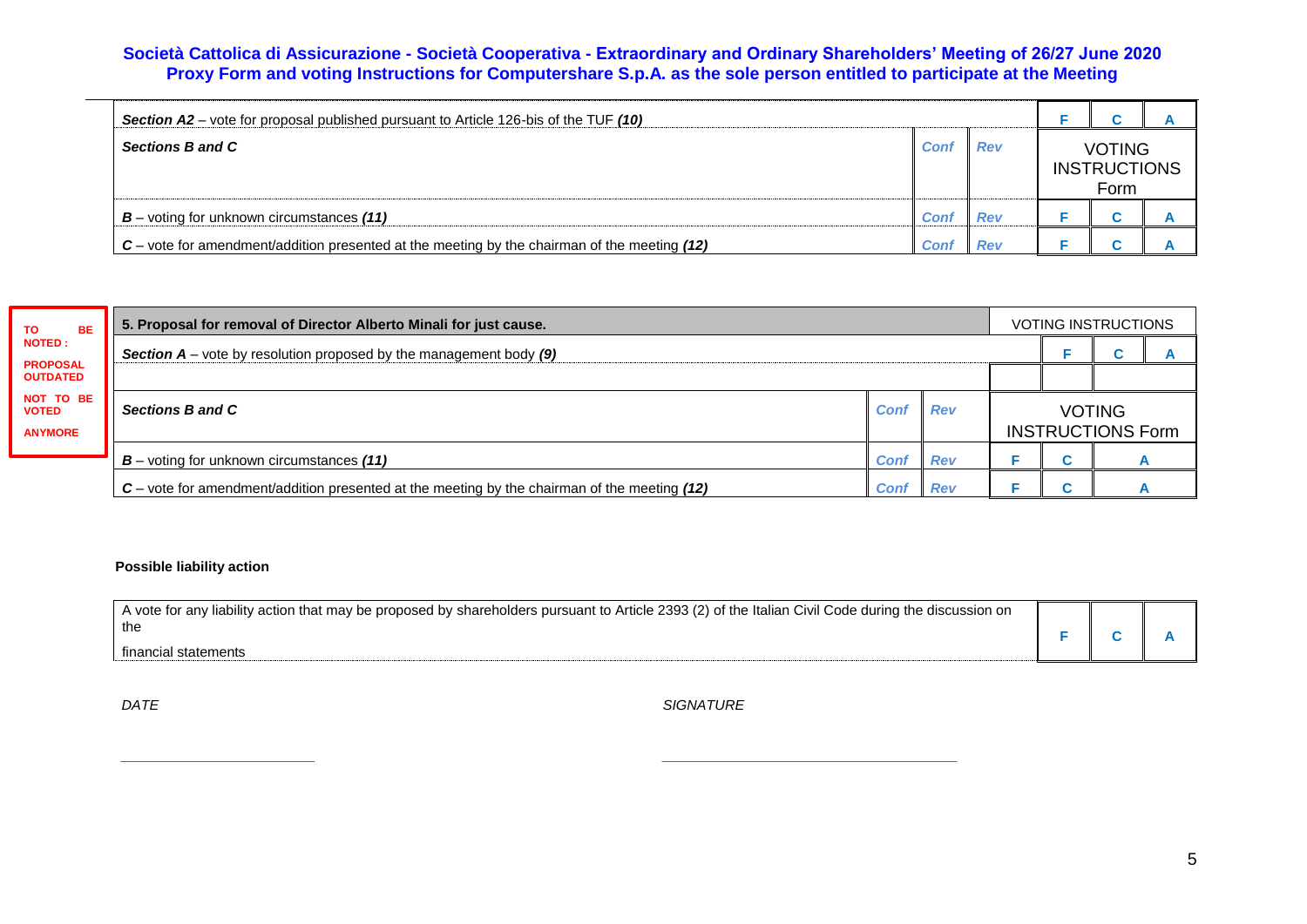### *Notes on compilation and transmission*

1. The **proxy Form**, to be notified to the Company through the Designated Representative with the **voting Instructions** reserved to the latter together with an identity document and any *documentation proving powers of signature, must be received by 24 June 2020 by any of the following methods:*

*I. Certified Electronic Mail Holders (PEC): if the Grantor (also a legal person) has a PEC mailbox, it can send it to ufficioroma@pecserviziotitoli.it. a copy of the proxy reproduced in electronic form (PDF format);*

*II. Advanced, Qualified or Digital Electronic Signature Holders (FEA in the Italian acronym): a Grantor with FEA can send a digital copy of the proxy with an Advanced Electronic Signature also by ordinary email, to the address ufficioroma@pecserviziotitoli.it.*

*III. Ordinary email holders: the Grantor can send to the certified email address ufficioroma@pecserviziotitoli.it address. a copy of the proxy reproduced in electronic form (PDF*  format), together with certification of conformity to the original. In such cases, the original proxy instructions and a copy of the related documentation must be sent by registered letter with *return receipt to the registered office of Computershare S.p.A. at Via Monte Giberto 33, 00138 Rome.*

*IV. By FAX to the number: 06/45417450.*

*V. Registered mail with return receipt sent to the headquarters of Computershare S.p.A., via Monte Giberto, 33, 00138 Rome.*

*Sending the proxy Form using methods and by deadlines other than those indicated above, or sending it exclusively by post, will not guarantee for the Grantor, the proper conferring of the proxy to the Designated Representative. For any information, please contact Computershare S.p.A. on +39 06 4541 7413 between 9:00 and 18:00 Monday to Friday, or by email at [ufficiorm@computershare.it](mailto:ufficiorm@computershare.it)*

*2. Specify the status of the signatory of the proxy form and attach, if necessary, documentation proving powers of signature.*

*3. To be completed only if the holder of the shares is different from the signatory of the proxy form, mandatorily indicating all the relative details.*

*4. Record the securities account number, the ABI and CAB codes of the depositary intermediary or its name, as found in the summary of the securities file.*

*5. Any reference to the communication sent by the intermediary and its name.*

*6. Record the details of a valid identity document of the signatory of the proxy form.*

*7. Please record the last and first name of the signatory to the Proxy Form and the Voting Instructions.*

*8. Pursuant to Article 135-undecies, paragraph 3, of Legislative Decree 58/98, "Shares for which a proxy has been granted, including a partial proxy, shall be included for the regular constitution of the shareholders' meeting. In relation to proposals for which voting instructions have not been given, the shares are not included in the calculation of the majority and the capital required for approval of resolutions".*

9. The resolutions proposed to the shareholders' meeting, summarised below, are shown in the Reports published on the Company's website on the Company's "Corporate" website *<http://www.cattolica.it/home-corporate> in the "Governance" section; Computershare S.p.A., as the Designated Representative, has no personal interest or interest on behalf of third parties with*  respect to the aforementioned proposals but, in the event of unknown circumstances or in the event of amendment or addition to the proposals submitted to the shareholders' meeting, does not intend to cast a vote that differs from that indicated in the instructions. The vote was taken by ticking the box chosen between F (for), C (against) or A (abstained).

10. Section A2, where present, collects voting instructions if, within the deadline and where permitted, an **alternative, complementary** or **supplementary** resolution proposal is submitted and published by the administrative body. The Designated Representative will cast a vote on each of the proposals which will be put to vote at the shareholders' meeting according to the instructions *given, as the Grantor has sole responsibility for expressing voting wishes consistent with any (alternative or complementary) proposals that are published.*

*11. If resolutions not provided for in proposals published by the legal deadline are put to the vote, the Designated Representative may not cast any vote without instructions.*

*Therefore, in the event that significant circumstances arise that amend or supplement the proposals published, not known at the time of granting the proxy which cannot be communicated to the Grantor and which may change the latter's voting intentions, the delegating may provide advance voting instructions in Sections B and C by choosing between: Conf (confirmation), Rev (revocation) or Mod (amendment) of the voting instruction already given. If no choice is made, the Section A voting instructions are deemed confirmed.*

In particular, if a resolution replacing that published is submitted to the shareholders' meeting and put to the vote (or an alternative resolution if the original resolution fails to obtain the *majority of votes necessary for its approval) the Grantor may set out in Section C voting instructions replacing or supplementing those in Section A.*

*12. Voting instructions given in relation to the various characteristics of the proposer indicated in Section C may also be identical to each other, but shall only be bind the Designated Representative to cast a vote if the proposer meets the requirements indicated in the relevant instruction.*

Failing a proposed resolution of the administrative body, the shareholders' meeting will be called on to approve a **supplementary** proposal presented at the shareholders' meeting. Voting *instructions are therefore collected by the Designated Representative in Section C as the sole expression of vote on the proposals submitted by the person indicated therein.*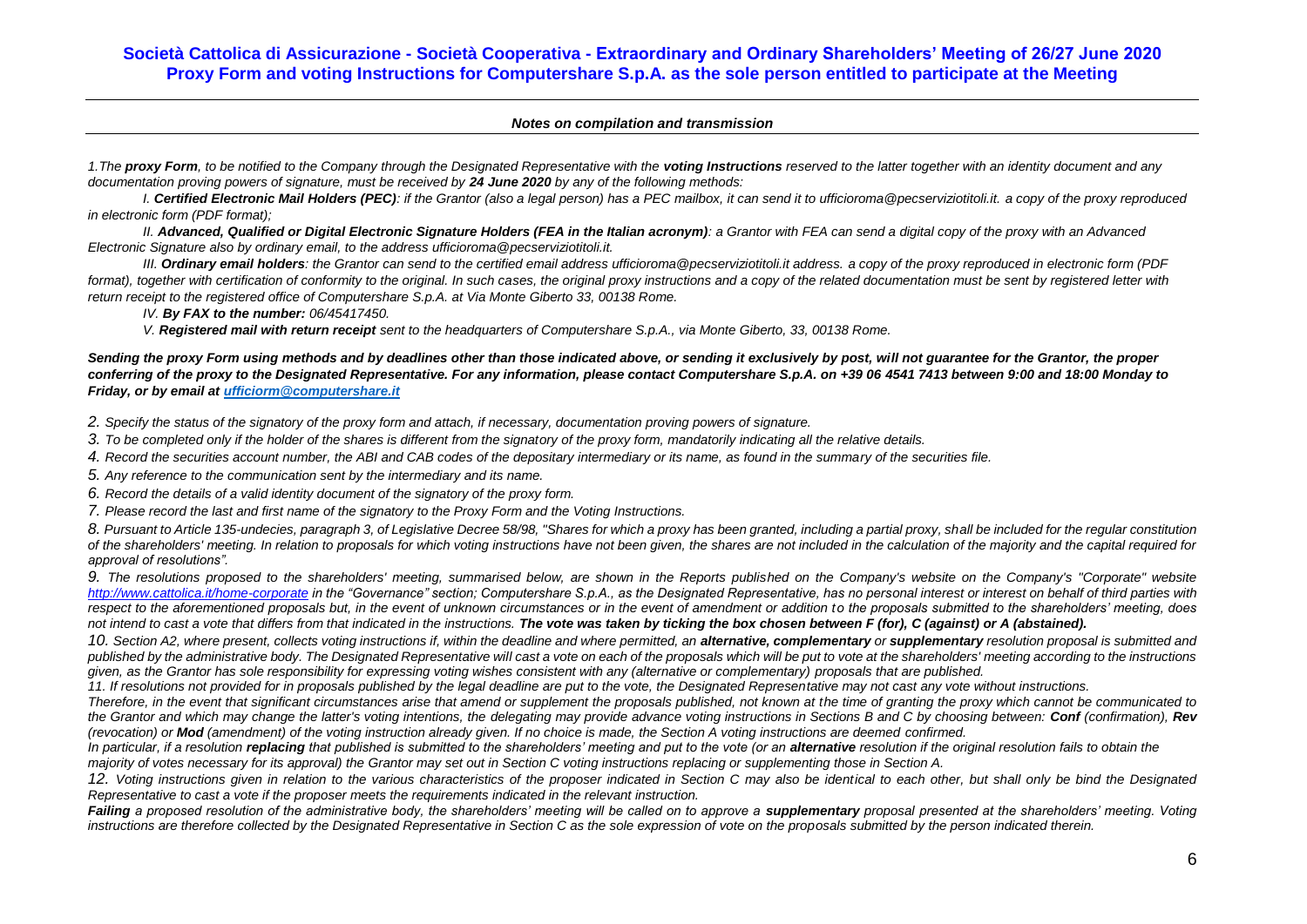## **Legislative Decree No 58/98 (TUF)**

**Article 126-***bis*

*(Addition to the agenda and presentation of new proposed resolutions)*

1. Shareholders who, including jointly, represent at least one fortieth of the share capital may, within ten days of the publication of the notice of the shareholders' meeting, or within five days in the event of a meeting pursuant to Article 125-*bis, paragraph* 3 or Article 104, paragraph 2, request additions to the list of items to be discussed, indicating in the request the additional items that they propose, or may submit draft resolutions on items already on the agenda. Requests, together with the certification attesting to the ownership of the shareholding, shall be submitted in writing, including by post or electronically, in compliance with any requirements strictly necessary for the identification of the requesting parties indicated by the company. Any person who has the right to yote may individually submit draft resolutions to the shareholders' meeting. For mutual companies, the amount of capital is determined by the Articles of Association, including by way of derogation from Article 135.

2. Pursuant to paragraph 1, information shall be given on the additions to the agenda or the submission of further motions for resolutions on matters already on the agenda in the same manner as for publication of the notice of the shareholders' meeting at least fifteen days before the date set for the shareholders' meeting. The additional proposed resolutions on matters already on the agenda are made available to the public by the methods indicated in Article 125–*ter*, paragraph 1, at the same time as the notice of the presentation is published. The deadline shall be reduced to seven days for a shareholders' meeting called pursuant to Article 104, paragraph 2, or for a shareholders' meeting called pursuant to Article 125-*bis*, paragraph 3.

3. Items may not be added to the agenda for matters on which the shareholders' meeting adopts resolutions, pursuant to law, on the proposal of the management body or on the basis of a draft or report produced by them, other than those indicated in Article 125-*ter*, paragraph 1.

4. Shareholders requesting additions to the agenda under paragraph 1 must also prepare a report stating the reasons for the proposed resolutions on the matters that they put forward for discussion or the reasons for the additional resolutions proposed on matters already on the agenda. The report shall be sent to the administrative body within the deadline for submission of the application for additions. The administrative body shall make the report available to the public, together with any assessments it may make,

upon publication of the notice of the addition or presentation, according to the methods referred to in Article 125-*ter,* paragraph 1.

5. If the administrative body or, in the event of its failure to act the board of statutory auditors, the supervisory board or the management control committee, does not supplement the agenda with the new subjects or proposals submitted pursuant to paragraph 1, the court, having consulted the members of the administrative and control bodies, if the refusal to act is unjustified, shall order inclusion of the addition by decree. The decree is published in the manner provided for by Article 125-ter, paragraph 1.

### **Article 135***-decies*

### *(Conflict of interest of representative and deputies)*

1. The granting of a proxy to a representative in a situation of a conflict of interest is permitted provided that the representative informs the shareholder in writing of the circumstances arising from the conflict and provided that there are specific voting instructions for each resolution in relation to which the representative must vote on behalf of the shareholder. The burden of proof of having informed the shareholder of the circumstances giving rise to the conflict of interest in incumbent on the representative. The second paragraph of Article 1711 of the Italian Civil Code shall not apply.

2. For the purposes of this Article, a conflict of interest occurs where the representative or deputy:

a) controls, including jointly, the company or is controlled, including jointly, or is subject to joint control with the company;

*b*) is an affiliate of or exercises significant influence over the company, or the company exercises significant influence over the representative;

*c)* is a member of the administrative or supervisory body of the company or of the persons indicated in the letters *a)* and *b)*;

*d)* is an employee or auditor of the company or of the persons referred to in *a)*;

*e)* is the spouse, relative by blood or marriage, within the fourth degree, of the persons indicated in letters from *a)* to *c)*;

*f)* is linked to the company or persons indicated in the letters *a)*, *b)*, *c)* and *e)* by freelance or employment relationships or other financial relationships that compromise independence.

3. Replacement of the representative by a person having a conflict of interest is only permitted if the replacement is nominated by the shareholder. Paragraph 1 shall apply in such cases. The obligations

of communication and the burden of proof remain incumbent on the representative.

4. This Article shall also apply in the case of transfer of shares under a proxy.

### **Article 135***-undecies*

## *(Representative appointed by a listed company)*

1. Unless otherwise provided by the Articles of Association, listed companies shall designate for each shareholders' meeting a party to which shareholders may grant, by the end of the second open trading day on the market preceding the date set for the meeting, even on a call after the first, a representative with voting instructions on some or all of the proposals on the agenda. Conferral of the proxy shall take effect only on proposals for which voting instructions are given.

2. The proxy is conferred by signing a proxy form the content of which is governed by Consob regulations. The conferral of the proxy shall not entail any costs for the shareholder. The representative and the voting instructions may always be revoked within the deadline indicated in paragraph 1.

3. Shares for which a proxy has been granted, in whole or in part, are included in the calculation of the shareholders' meeting quorum. For proposals for which voting instructions have not been given, the shares are not included in the calculation of the majority and the proportion of capital required for the approval of resolutions.

4. The person designated as a representative must disclose any interest with regard to the proposed resolutions on the agenda on their own behalf or that of a third party. The representative shall also keep as confidential the content of voting instructions received until the ballot is opened, without prejudice to the possibility of disclosing such information to its employees and auxiliaries, who are bound by an equivalent duty of confidentiality. No proxies shall be granted to the person designated as representative except in compliance with this Article.

5. With the regulations referred to in paragraph 2, Consob may establish cases in which a representative who is not in any of the conditions specified in Article 135-*decies* may cast a vote that is different from that indicated in the instructions.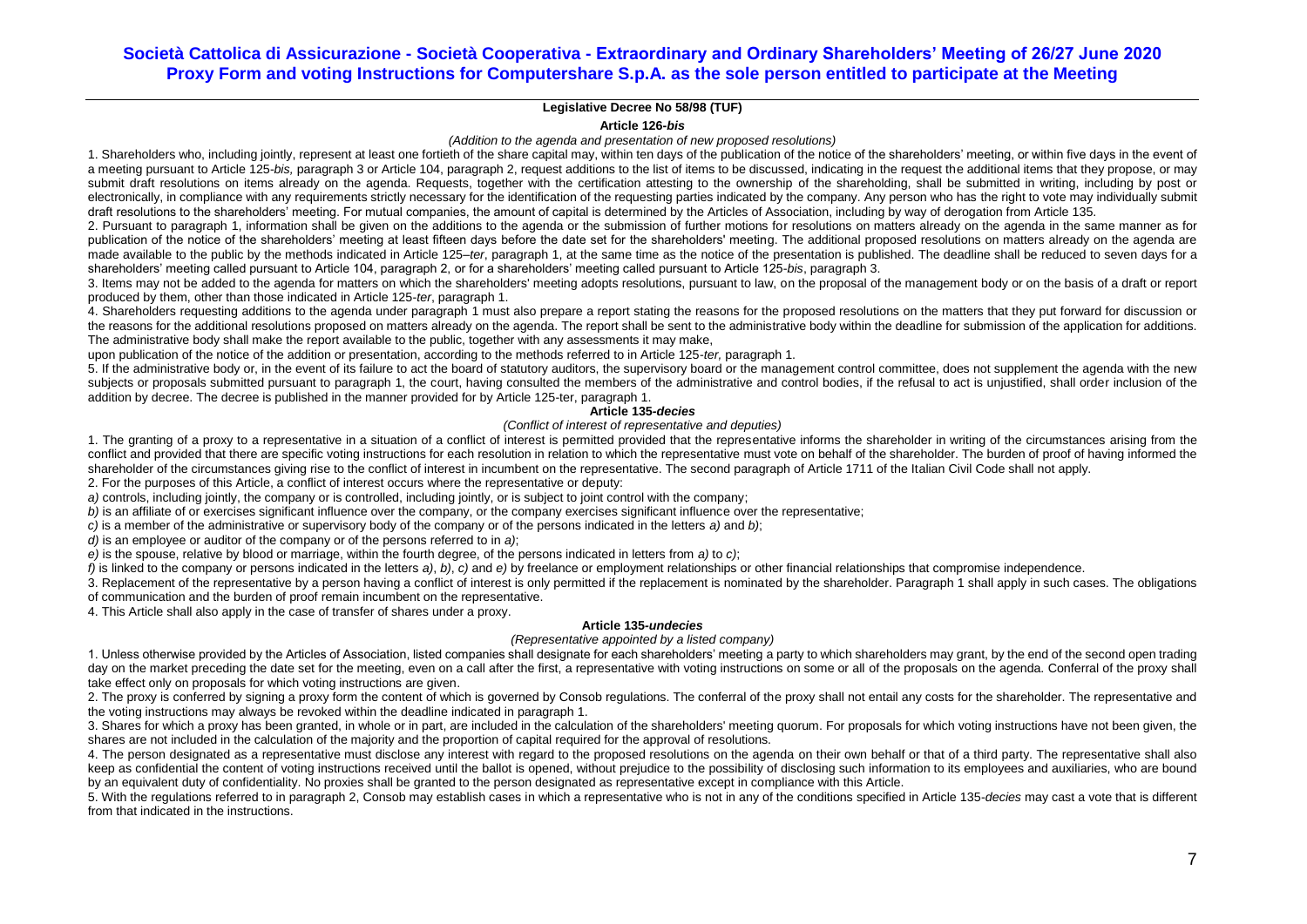#### *Decree-Law No. 18 of 17 March 2020 Article 106 (Rules on conduct of company meetings)*

…omissis ...

4. Companies with listed shares may designate a representative to attend ordinary or extraordinary shareholders' meetings as provided in Article 135-*undecies* of Legislative Decree No. 58 of 24 February 1998, even if the Articles of Association provide otherwise. The same companies may also provide in the notice of meeting that participation at the shareholders' meeting shall take place exclusively through the designated representative pursuant to Article 135-*undecies* of Legislative Decree No. 58 of 24 February 1998; the said designated representative may also be granted proxies or sub-delegated proxies pursuant to Article 135-*novies* of Legislative Decree No. 58 of 24 February 1998, by way of derogation from Article 135-*undecies*, paragraph 4, of the said decree.

5. Paragraph 4 also applies to companies admitted to trading on a multilateral trading platform and to companies with shares disseminated among the public to a significant extent.

6. Cooperative banks, cooperative lending banks, mutual companies and mutual insurance companies, including by way of derogation from Article 150-*bis*, paragraph 2-*bis*, of Legislative Decree No. 385 of 1 September 1993, Article 135-*duodecies* of Legislative Decree No. 58 of 24 February 1998 and Article 2539, first paragraph, of the Italian Civil Code, and provisions in the Articles of Association restricting the number of proxies that can be conferred on the same person, may designate for ordinary or extraordinary shareholders' meetings the representative provided for by Article 135-*undecies* of Legislative Decree No. 58 of 24 February 1998. The said companies may also provide in the notice of the shareholders' meeting that the meeting may be called exclusively through the said designated representative. Article 135-undecies, paragraph 5, of Legislative Decree no. 58 of 24 February 1998 shall not apply. The deadline for granting the proxy referred to in Article 135-*undecies*, paragraph 1, of Legislative Decree No. 58 of 24 February 1998 is fixed as the second day preceding the date of first calling of the shareholders' meeting.

… omissis …

### **Italian Civil Code Article 2393**

### (corporate liability action)

1. An action in liability against the directors is brought following a resolution of the shareholders' meeting, even if the company is in liquidation.

2. The resolution on directors' liability may be adopted during the discussion of the financial statements, even if it is not indicated in the list of matters to be discussed, when the events concern the period to which the financial statements refer.

3. The action in liability may also be brought following a resolution by the board of statutory auditors, taken with a majority of two-thirds of its members.

4. Said action may be brought within five years of the end of the director's term of office.

5. The resolution on the action in liability implies the automatic revoking of the mandate of the directors against whom it is brought, provided that it is adopted with the favourable vote of at least one fifth of the share capital. In this case, the shareholders' meeting will provide for the replacement of directors.

6. The company may waive the exercise of the liability action and negotiate a settlement, provided that the waiver and settlement are approved by express resolution of the shareholders' meeting, and provided that there is no vote against a minority of shareholders representing at least one fifth of the share capital or, in companies that have recourse to the venture capital market, at least one twentieth of the share capital, or the proportion provided for in the Articles of Association for bringing a corporate liability action pursuant to paragraphs 1 and 2 of Article 2393-bis.